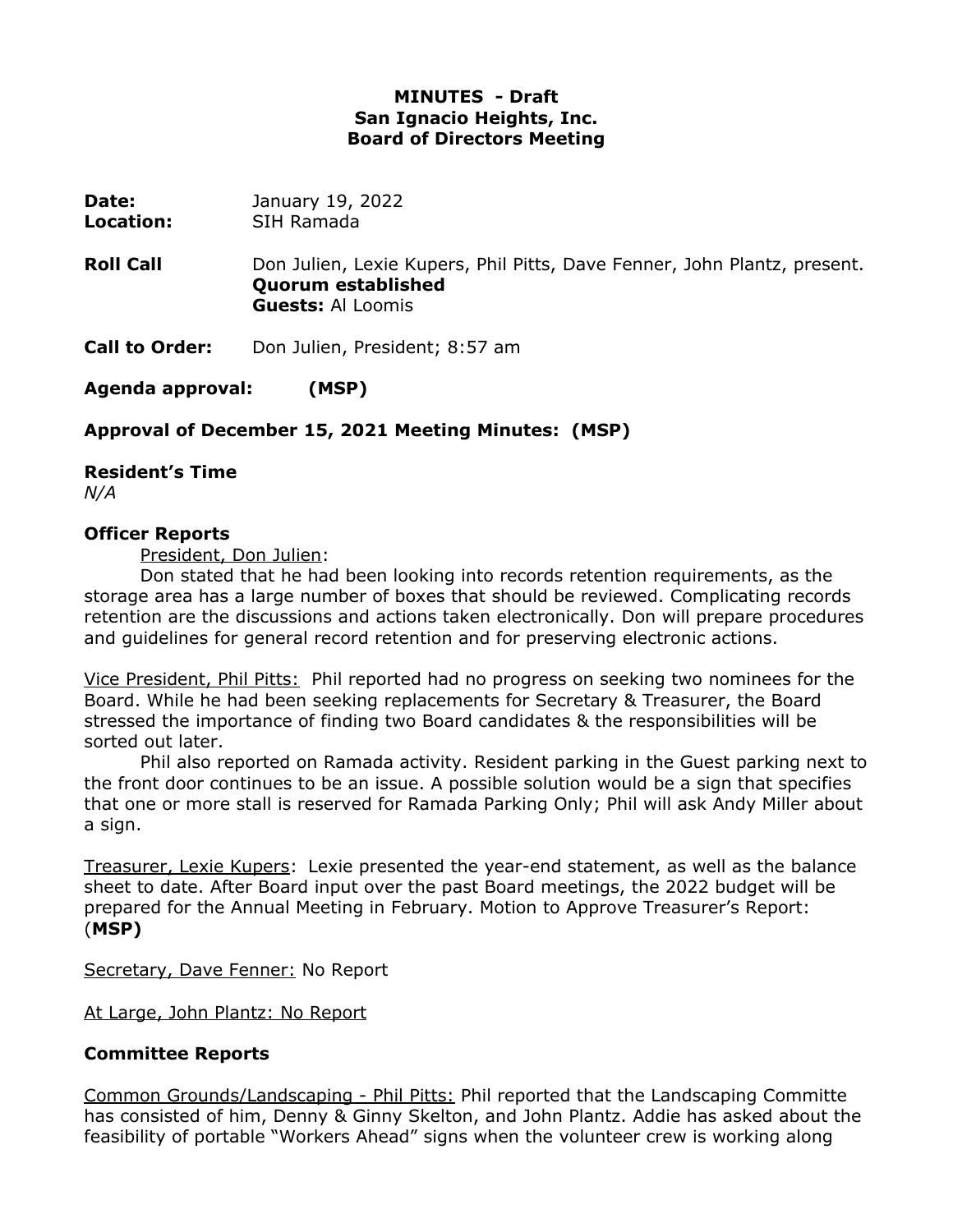Desert Jewell. Don reported he had reviewed several options, most of which are cumbersome, and are intended to direct traffic. Workers would need to be aware of how traffic is directed and plan their work accordingly. John reported that the orange cones recently put to use seem to be effective.

The Ramada Committe requested that a large cactus in the median at Circulo de la Pinata be removed so the HOA activity sign is easier to spot.

Dennis Cummins has reported that the Common Area behind the house at the East end of Mariquita has not been trimmed in some time. This is the third Homeowner to raise this issue regarding this area.

Lexie reported that the brush piles below 4060 S Amulet, resulting from the Resident's clearing on Golf Course property has been cleared by the golf course personnel. If the HOA receives a bill, she will forward it to the Resident.

Roads – John Plantz: Sidewalk leveling is on Gabe's list for next week. It involves grinding down sidewalk edges to remove trip hazards.

Al Loomis: Al stated that the HOA needs to communicate with the Members about road repair and replacement needs, more than general ball-park figures. He advised that a good first step would be to contract with Frank Civil Consulting to:

1) Conduct field investigation, evaluation and recommendations (\$3,250); and 2) Prepare a 10-year pavement and related component maintenance study(\$1,900) (**MSP**)

Architectural – Chuck Willie: No report

#### **Old Business**

Budget Planning for 2022 Transfer fees (in Rules & Regs) Bill's Home Service Website Funding Volunteer Program & Recognition Hospitality/Community Building activities

Lexie pointed out the 2022 Budget as outlined so far is a working document. Fine tuning to add multiple line items is not necessary in order to move funds into an activity we wish to pursue in the future. She suggested we stay with what we've developed so far and adjust as necessary. The Board agreed, and halted discussion. Lexie pointed out that the contract with Bill's Home Service is due in March.

CC&R's Review Committee – John Plantz: After review, John suggests that we look at the single issue of changing the approval threshold for CC&R amendments, rather than prepare a package of proposed amendments. Don will seek guidance from counsel regarding this matter.

Mission Statement – John Plantz: John had distributed to Board members a draft mission statement by email. There was some discussion as to whether we were combining a vision statement with a mission statement. The former is a value statement as to what we want to be; the latter addresses how we get there. There was some question about a focus on property values, which can be beyond our control, vs how we choose to shape our lives and lifestyle within a broader community. There was a suggestion we could use some professional guidance,